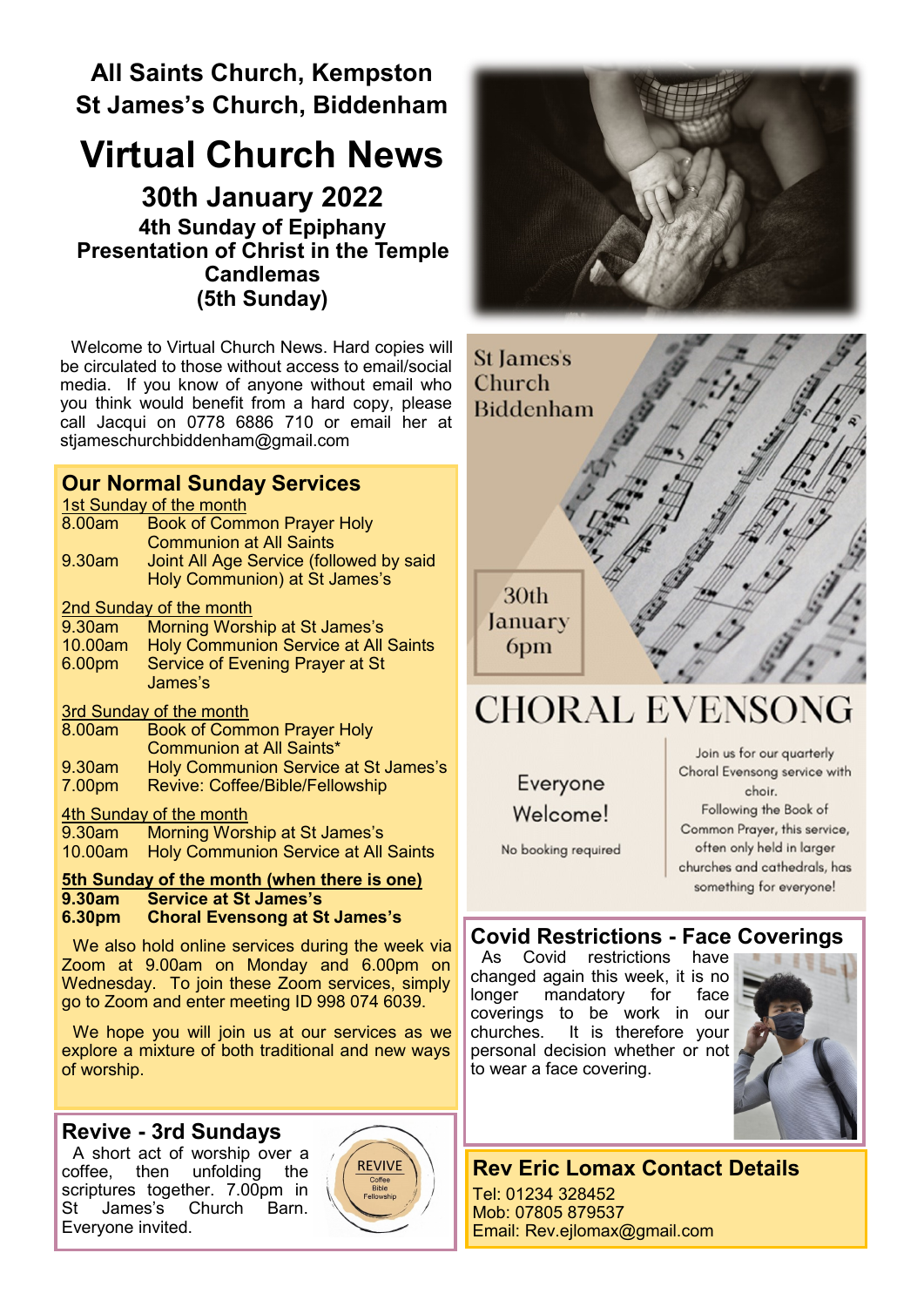### **Message from Rev Eric Lomax**

A young woman and an elderly man. Two separate stories in Luke's Gospel. One in the 2nd chapter of the Gospel, and the other in the 10th, both hint at the same thing; the importance of waiting and trusting. God has a plan for you, he has spoken that plan out loud, and his word will not return to him unfulfilled.

In Luke chapter 10, Jesus is at the house of Mary and Martha, the sisters of Lazarus (John 11). They await a heavenly banquet promised by God, and that is illustrated simply, in the burden of domestic chores. Martha buzzes round getting things ready, mumbling under her breath that Mary is doing nothing, but rather sitting at the feet of Jesus, listening to his word. Mary always subtly symbolises the relationship between Jesus and the Church, painted as a husband and his bride. Mary's relationship is often portrayed almost with that level of intimacy (see how she mops and anoints his feet with her hair in John 1 v2). In the end, Martha explodes and complains at how useless Mary is being. Jesus answers by affirming Mary's willingness to listen and wait.

First century Israelites, and equally many of the early Christians, would force God's hand with action points and plans, but Jesus calls for quiet faith in the face of adversity (see the story of the calming of the storm, when the disciples in the boat were more in danger of compounding the crisis than solving it).

There is a well know prayer it serves us well to recall; 'God grant me the serenity to accept the things I cannot change, the courage to change the things I can and the Wisdom to know the difference.'

In Luke 2, we encounter a community that is waiting for liberation. They have the story of a God who sets them free written into their National epic, the Exodus, and they believed that God would set them free again through a new King, the Messiah (Greek, Christ), which means 'The anointed one.'

It is hard to trust when so many times you feel abandoned or let down. Equally it is easy to forget what freedom means if it is something you have never tasted or experienced. There was an old man, who when he was still young had heard the promise of God.

#### **Let us pray…**



#### **Reading for the Week Luke 2.22-40**

When the time came for their purification according to the law of Moses, they brought him up to Jerusalem to present him to the Lord (as it is written in the law of the Lord, 'Every firstborn male shall be designated as holy to the Lord'), and they offered a sacrifice according to what is stated in the law of the Lord, 'a pair of turtle-doves or two young pigeons.'

Now there was a man in Jerusalem whose name was Simeon; this man was righteous and devout, looking forward to the consolation of Israel, and the Holy Spirit rested on him. It had been revealed to him by the Holy Spirit that he would not see death before he had seen the Lord's Messiah. Guided by the Spirit, Simeon came into the temple; and when the parents brought in the child Jesus, to do for him what was customary under the law, Simeon took him in his arms and praised God, saying,

'Master, now you are dismissing your servant in peace,

according to your word;

for my eyes have seen your salvation,

which you have prepared in the presence of all peoples,

a light for revelation to the Gentiles

and for glory to your people Israel.'

And the child's father and mother were amazed at what was being said about him. Then Simeon blessed them and said to his mother Mary, 'This child is destined for the falling and the rising of many in Israel, and to be a sign that will be opposed so that the inner thoughts of many will be revealed—and a sword will pierce your own soul too.'

Equally, he had seen suffering, and experienced tyranny. The thing about this old man, Simeon, was that he still trusted and hoped. The scent of God's promise had stayed fixed to the ground on which he had walked, like Mary's perfume later clung to the feet of Jesus.

One day two careworn parents arrived at the Temple in Jerusalem, and with them they brought a child. Simeon held the child and could smell again the perfume of God's word, the covenant that had rested on the heads of God's people. Simeon held the child in his old age, and he just knew; 'Now I can go in peace,' the old man said, 'your word has been fulfilled.

Those of you who are alone, those who are fearful, those of you who feel lost and abandoned, those of you who are unhappy, and those who feel that all is lost; whoever you are, whatever your background, and whatever you have done, come and taste what the Lord has done for you. You are not abandoned, you are not forgotten, God has promised you, whether you were listening or not, and he is faithful to those promises.

God bless, Eric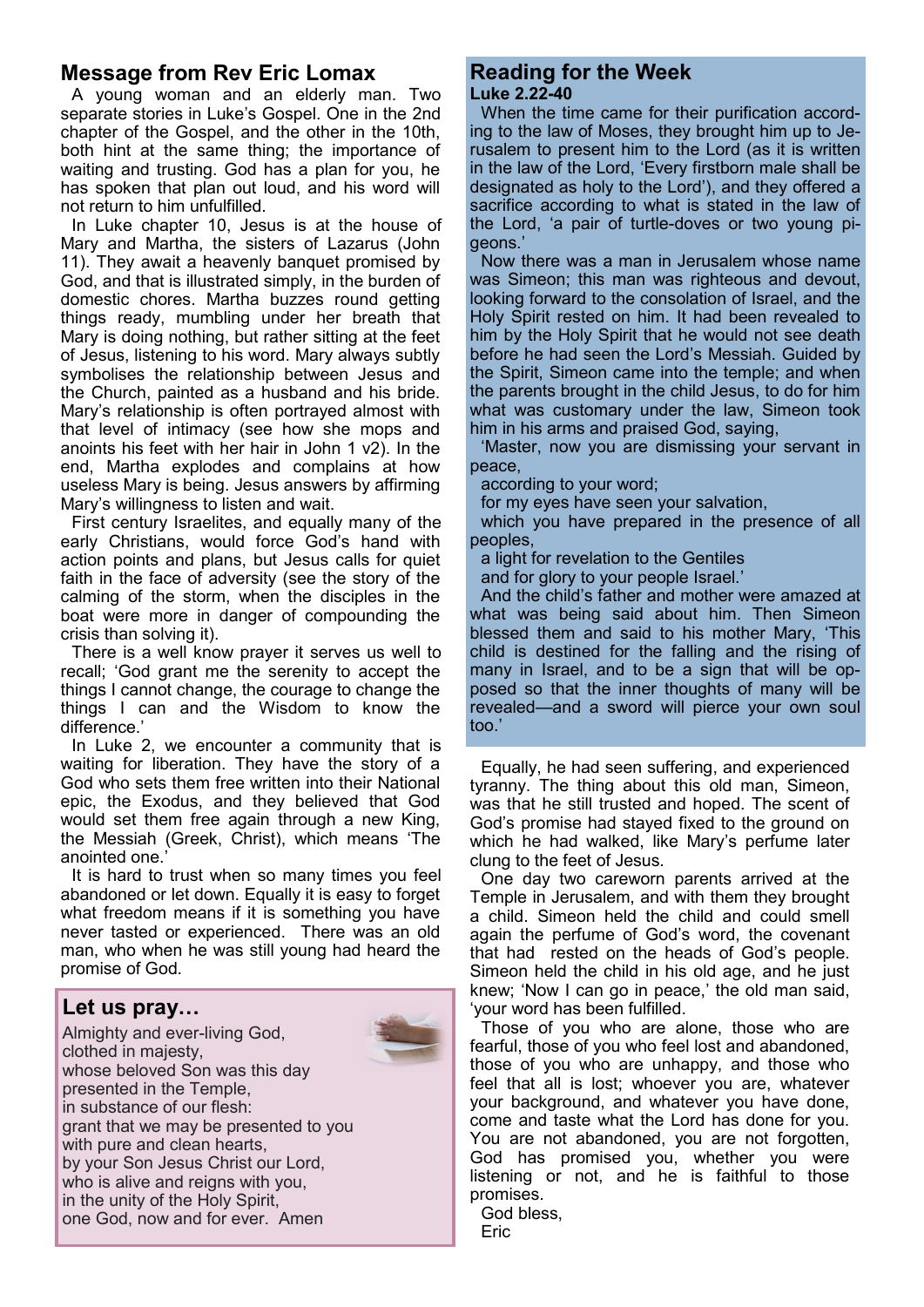#### **All Age Reading 1 Corinthians 13**

I may speak in different languages of men or even angels. But if I do not have love, then I am only a noisy bell or a ringing cymbal.  $21$  may have the gift of prophecy; I may understand all the secret things of God and all knowledge; and I may have faith so great that I can move mountains. But even with all these things, if I do not have love, then I am nothing. <sup>3</sup> I may give everything I have to feed the poor. And I may even give my body as an offering to be burned. But I gain nothing by doing these things if I do not have love.

<sup>4</sup> Love is patient and kind. Love is not jealous, it does not brag, and it is not proud. <sup>5</sup> Love is not rude, is not selfish, and does not become angry easily. Love does not remember wrongs done against it. <sup>6</sup> Love takes no pleasure in evil, but rejoices over the truth. <sup>7</sup> Love patiently accepts all things. It always trusts, always hopes, and always continues strong.

 $8$  Love never ends. There are gifts of prophecy, but they will be ended. There are gifts of speaking in different languages, but those gifts will end. There is the gift of knowledge, but it will be ended. <sup>9</sup> These things will end, because this knowledge and these prophecies we have are not complete.  $10$  But when perfection comes, the things that are not complete will end.  $11$  When I was a child, I talked like a child; I thought like a child; I made plans like a child. When I became a man, I stopped those childish ways.  $12$  It is the same with us. Now we see as if we are looking into a dark mirror. But at that time, in the future, we shall see clearly. Now I know only a part. But at that time I will know fully, as God has known me.  $13$  So these three things continue forever: faith, hope and love. And the greatest of these is love.

*Reading taken from International Children's Bible courtesy of Bible Gateway*

### **All Saints' Table Top Sale**

The next All Saints Church 'Missions Table Top Sale' will be on Sunday 13 February. All donations of home grown and home made produce would be welcome. The cash proceeds from the sale of the produce will go to the PCC's chosen charities.



#### **Prayer Group**

Our joint online prayer group will now be meeting at 8pm on the 2nd and 4th Tuesdays of the month (note change of day). If you



would like to join us in praying for our churches, communities and beyond, you will be made very welcome. For further details, or to request prayers, email stjameschurchbiddenham@gmail.com

## **The All Age Bit**

This week we continue to look at 1 Corinthians. You may even know this passage, or you may remember having heard it before, as it is a very well known bit of the Bible.

The passage is all about 'love'. But, what do you think love is? Love is not just something romantic, it is about caring for others and looking after them. We can show love in many different ways through our words, actions and service. We very often love different people in different ways. Some people are easy to love and others not so easy. Who do you find it easiest to love? Now read the passage and think about how God loves us.

#### **Activities**

*Pass the love:* play a game of pass the parcel with a soft ball or cuddly toy. However, in this game we are trying to pass on the love so if you are left with the ball/toy when the music stops you are out of the game - it is important for us to pass on God's love and not keep it to ourselves!

*Love languages:* There are many different ways to show and share love with one another. Why not try out each of these love sharing activities and see which you prefer to give and which you like to receive:

- Quality time spend some quality time together as a family, go for a walk, watch a movie, or play a board game.
- Encouraging words write a letter or make a card with an encouraging message for each other or for somebody you want to send some love to.
- Physical touch play a game of musical hugs! Put on some music and dance around. When the music stops everybody must give another player a hug.
- Acts of service think of an act of kindness and service you can perform as a family for a neighbour, friend or one another. Perhaps, helping to load the dishwasher, offering to help with the shopping, or cooking a meal.
- Gifts make a gift to share with somebody else, perhaps you could bake some biscuits or a cake to share or look through old clothes, books and toys to see if there is something you could pass on to somebody else as a gift, or to a charity shop.

#### Song

#### God loves me

https://www.youtube.com/watch?v=ajMfS9PNXoc

#### Prayer

Father God, send us out this week to practise what we have learned about your love, to grow in our love for you, to know how much you love us, and to share your love with those around us. Amen

*Resources from Roots and Journey Together (www.tath.co.uk)*